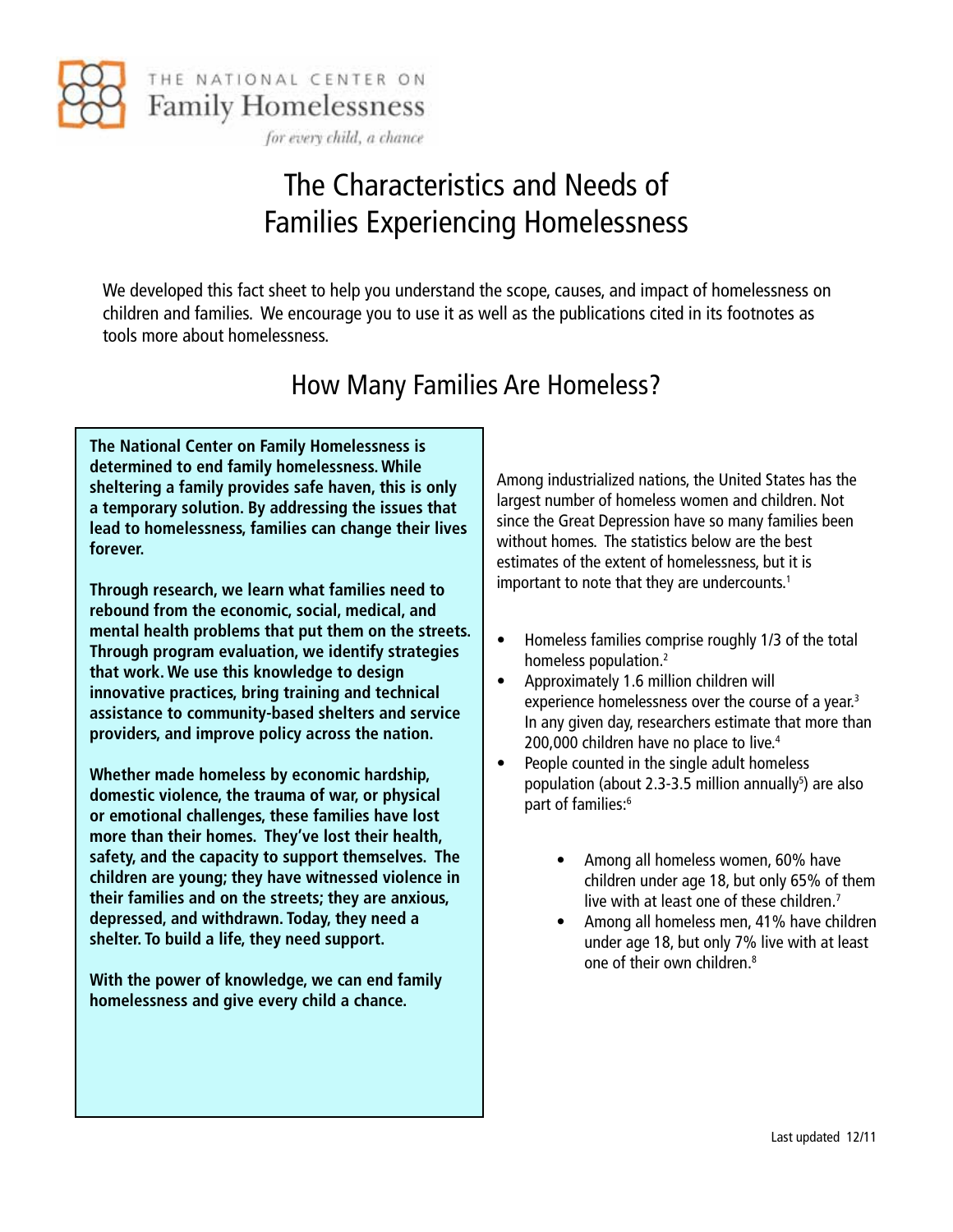

for every child, a chance

## Why Are Families Homeless?

Family homelessness is caused by the combined effects of lack of affordable housing, extreme poverty, decreasing government supports, the challenge of raising children alone, the changing demographics of the family, domestic violence, and fractured social supports. As the gap between housing costs and income continues to widen, more and more families are at risk of homelessness. For families with vulnerabilities or little safety net, even a seemingly minor event can trigger a catastrophic outcome and catapult a family onto the streets.

#### Lack of Affordable Housing

- In a detailed analysis of the US rental market, the National Low-Income Housing Coalition concluded that our country is experiencing a significant and prolonged shortage of affordable housing that has continued to decline.\*9
	- 5.8 Million units are needed to fill the gap in affordable housing for extremely low-income households.
- • 9.3 million home owners and 10.1 million renters face severe housing cost burdens including 66.4% of households earning under \$15,000 annually.10
- Housing costs outpace wages.

A full-time worker earning minimum wage cannot afford a one-bedroom unit priced at the Fair Market Rent anywhere in the United States. Nationally a full-time worker must earn \$18.32 per hour to afford a two-bedroom apartment at Fair Market Rent.<sup>11</sup>

- Federal support for low-income housing fell 49% from 1980-2003.<sup>12</sup>
	- The average wait for public housing is twenty months.<sup>13</sup>
	- The average wait for a Section 8 Voucher is thirty-five months.<sup>14</sup>

#### Poverty

- Among the nation's working families, 10 million are poor or near poor.<sup>15</sup> 17% of all American families with two parents<sup>16</sup> and 34% of all single parent families lived below the poverty line in 2009.17
- Many families do not earn adequate wages:
	- 24 million US jobs (one-fifth of all jobs) do not keep a family of four out of poverty.<sup>18</sup>
	- Between 1997 and 2007, the federal minimum wage remained \$5.15 per hour.<sup>19</sup> It was recently increased to \$7.25 per hour<sup>20</sup>, which still leaves even a single full-time wage earner living below the Federal Poverty Line.
- The 2010 Federal Poverty Level (FPL) is \$22,350 for a family of four, \$18,530 for a family of three, and \$14,710 for a family of two.<sup>21</sup>
	- On average, families need an income twice as high as the Federal Poverty Level to meet their most basic needs.22
- For economic reasons, families are "doubling up" with one another in housing.<sup>23</sup>

<sup>\*</sup> The federal standard of housing affordability is that housing is considered affordable if a household pays no more than 30% of its income to housing expenses (housing expenses include monthly rent or mortgage plus utilities, less any portion that may be covered by government subsidies).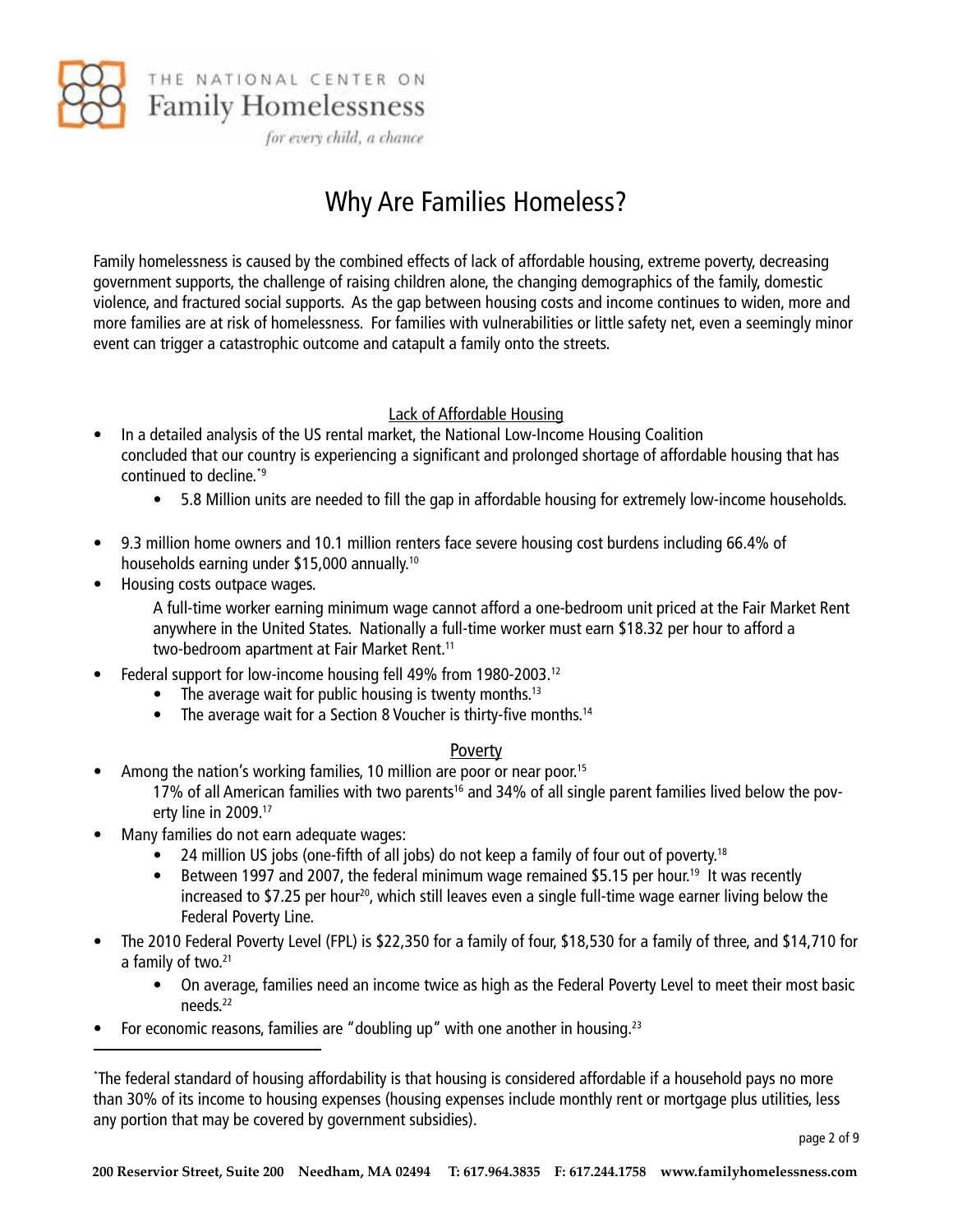

**Family Homelessness** 

for every child, a chance

#### Domestic Violence<sup>24</sup>

- Those fleeing domestic violence are more likely to become homeless or have a problem finding housing because of their unique and often urgent circumstances. They may have:
	- Difficulty finding apartments due to poor credit, rental, and employment histories as a result of their abuse
	- Few tangible social supports.
	- Limited ability to collect and/or enforce child support and alimony payments.
- Compounding the challenges faced by low-income women in violent relationships are rules that govern public housing. Through a "one strike" policy, women may be evicted for a violent activity regardless of the cause or the circumstances. Although the eviction of women in domestic violence situations might violate federal and state housing acts, few states provide mandatory protection for these women and children.

## Who Are Homeless Families?

A typical sheltered homeless family is comprised of a mother in her late twenties with two children.<sup>25</sup>

- 79.6% of homeless adult women are in a family, compared to just 20.4% of homeless adult men.<sup>26</sup>
	- Most single-parent families are female-headed (71%).<sup>27</sup> Single-parent families are among the poorest in the nation and, as such, are extremely vulnerable to homelessness.<sup>28</sup>
	- Many family shelters do not accept men into their programs, causing families to separate when they become homeless.
- Families of color are overrepresented in the homeless population.<sup>29</sup> Nationally:
	- • 43% are African-American
	- 38% are White, non-Hispanic
	- 15% are Hispanic
	- • 3% are Native American
- Families experiencing homelessness usually have limited education.<sup>30</sup>
	- 53% of homeless mothers do not have a high school diploma.
- $29\%$  of adults in homeless families are working.<sup>31</sup>
- $\bullet$  42% of children in homeless families are under age six.<sup>32</sup>

## What Are the Experiences of Homeless Mothers?

The impact of homelessness on mothers is profound. Many experience anger, self-blame, sadness, fear, and hopelessness. Mothers experiencing homelessness have significant histories of interpersonal violence. For them, the experience of becoming homeless is another major stressor amidst already complicated, traumatic experiences.

• Over 92% of homeless mothers have experienced severe physical and/or sexual abuse during their lifetime.  $63\%$  report that this abuse was perpetrated by an intimate partner.<sup>33</sup>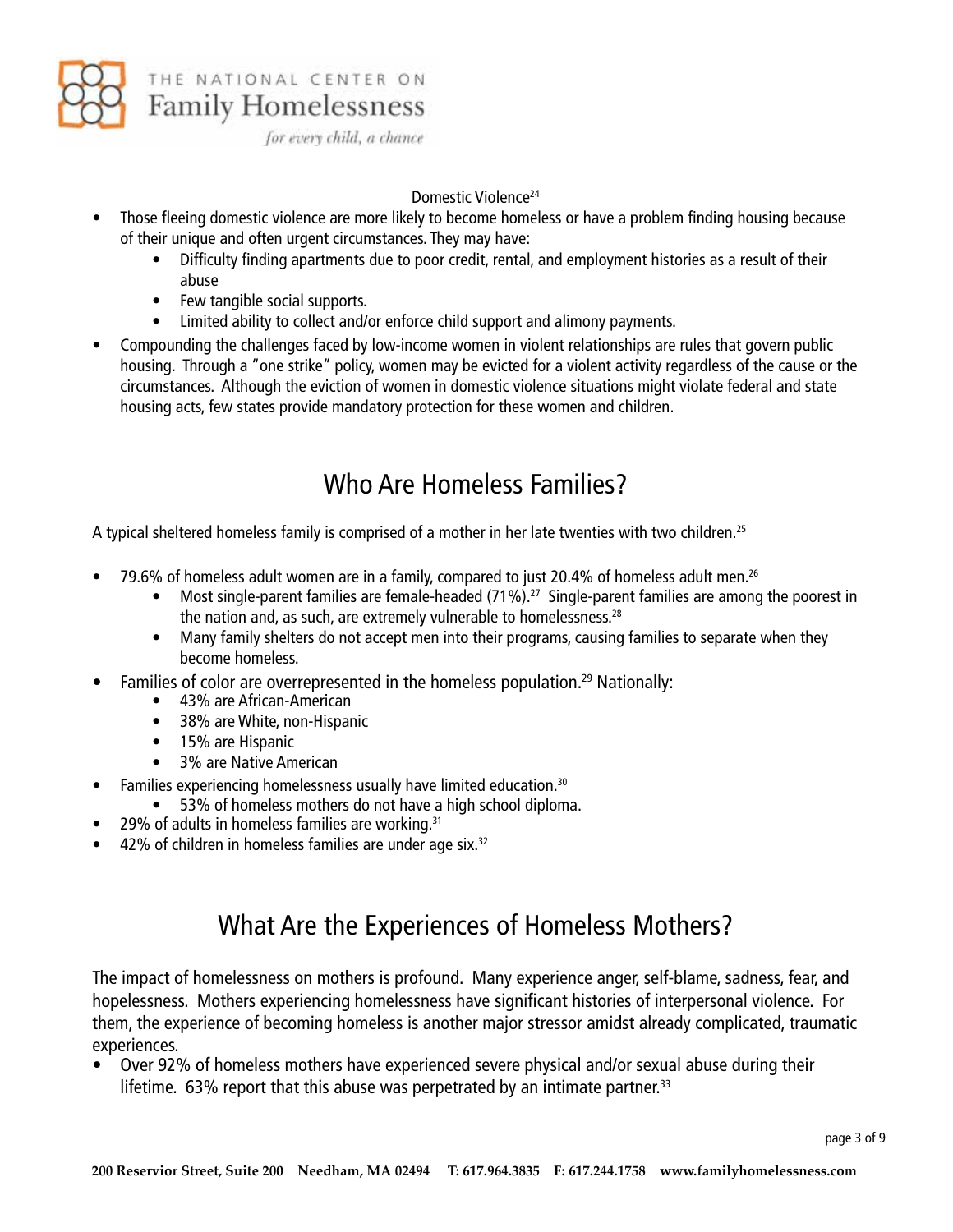

for every child, a chance

- Homeless mothers often had violent experiences as children:
	- $\bullet$  43% were sexually molested, usually by multiple perpetrators.<sup>34</sup>
	- $\bullet$  66% experienced physical violence.<sup>35</sup>
- 44% of mothers lived outside their homes at some point during childhood. Of these women, 20% were placed in foster care.<sup>36</sup>
	- Foster care placement has been identified as a childhood risk factor that predicts family homelessness during adulthood.37
- $\bullet$  63% of homeless mothers have experienced severe physical assault by an intimate male partner.<sup>38</sup>
	- $\bullet$  32% report that they have been the target of severe violence by their current or most recent partner.<sup>39</sup>
	- Almost 27% reported needing medical treatment because of a partner's violence.<sup>40</sup>
- Mothers experiencing homelessness struggle with mental health issues.
	- They have three times the rate of posttraumatic stress disorder (PTSD) (36%) and twice the rate of drug and alcohol dependence (41%).<sup>41</sup>
	- About 50% of mothers experienced a major depressive episode since becoming homeless.42
- Mother's often are in poor physical health.
	- Over one-third have a chronic physical health condition (e.g., asthma, chronic bronchitis, hypertension).<sup>43</sup>
	- They have ulcers at four times the rate of other women.<sup>44</sup>
	- 20% have anemia, compared to 2% of other women under age 45. $45$

## What Are the Experiences of Homeless Children?

Children experience high rates of chronic and acute health problems while homeless. The constant barrage of stressful and traumatic experiences also has profound effects on their development and ability to learn.

#### Experiences of Violence

- Violence plays a significant role in the lives of children.
	- By age twelve, 83% of homeless children had been exposed to at least one serious violent event.<sup>46</sup>
	- Almost 25% have witnessed acts of violence within their families. $47$ 
		- $\bullet$  15% have seen their father hit their mother.<sup>48</sup>
		- $\bullet$  11% have seen their mother abused by a male partner.<sup>49</sup>
- Children who witness violence are more likely than those who have not to exhibit frequent aggressive and antisocial behavior, increased fearfulness, higher levels of depression and anxiety, and have a greater acceptance of violence as a means of resolving conflict.<sup>50</sup>

#### Physical Health

- Children experiencing homelessness are sick four times more often than other children. They have:
	- Four times as many respiratory infections.<sup>51</sup>
	- $\bullet$  Twice as many ear infections.<sup>52</sup>
	- $\bullet$  Five times more gastrointestinal problems.<sup>53</sup>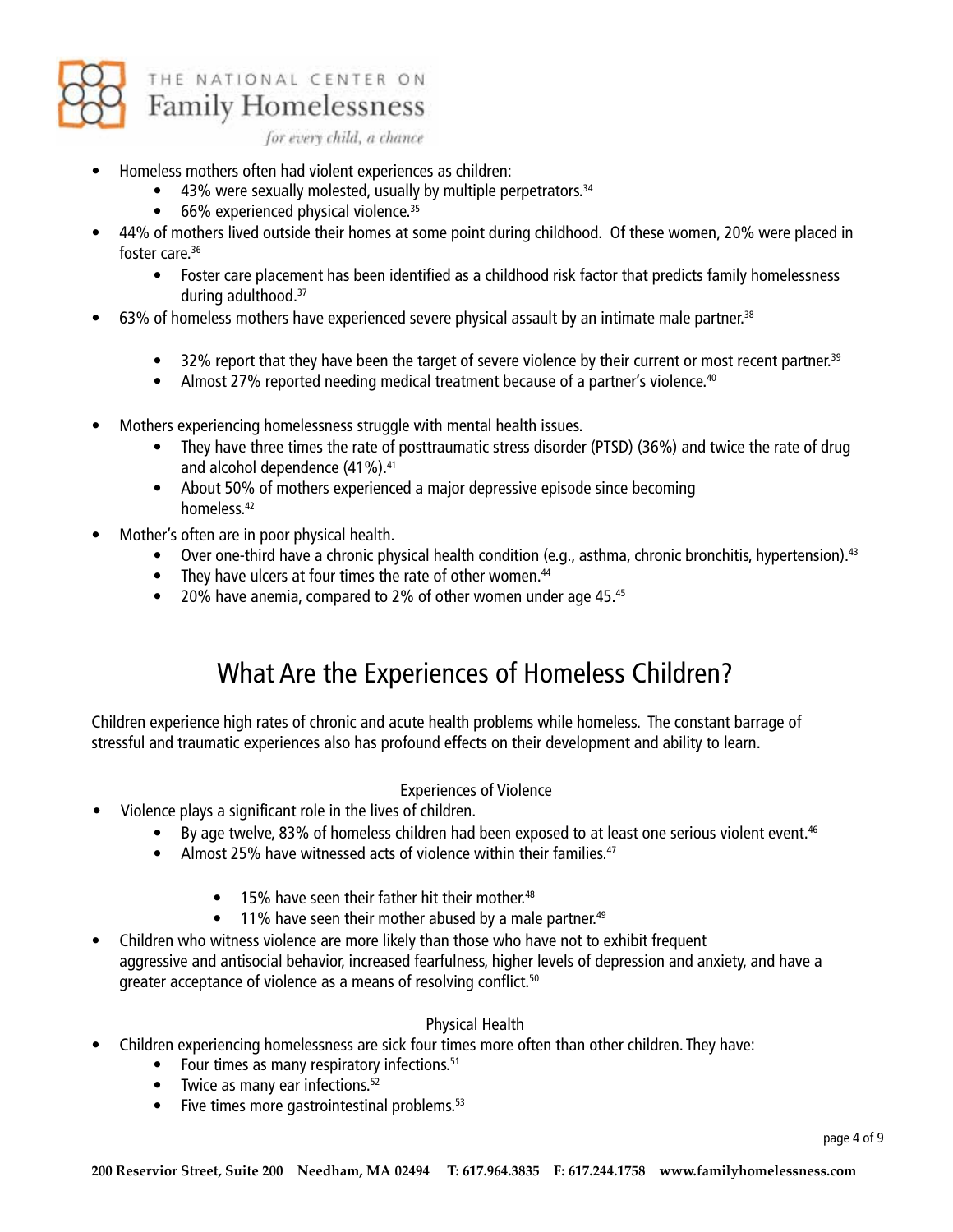

for every child, a chance

- Children living below the poverty line are almost twice as likely to have asthma as those living above. One in nine homeless children are reported to have asthma related health conditions.<sup>54</sup>
	- In one study, 69% of asthmatic children entering the New York City shelter system had visited the emergency room at least once in the past year for asthma treatment.<sup>55</sup>
- They go hungry at twice the rate of other children.<sup>56</sup>
- Nutritional deficiencies in homeless children often lead to high rates of overweight and obesity.<sup>57</sup>

#### Mental Health

- Children experiencing homelessness have three times the rate of emotional and behavioral problems compared to non-homeless children.58
- Among young homeless children:
	- One out of six have emotional disturbances. This is twice the rate of other children.<sup>59</sup>
	- 16% of homeless preschoolers have behavior problems including severe aggression and hostility.<sup>60</sup>
- Among school-age homeless children:
	- • 47% have problems such as anxiety, depression, and withdrawal, compared to 18% of other school-age children<sup>61</sup>
	- 36% manifest delinquent or aggressive behavior, compared to 17% of other school-age children.<sup>62</sup>

#### Developmental Milestones and Academic Performance

- Children experiencing homelessness are four times more likely to show delayed development.<sup>63</sup> They also have twice the rate of learning disabilities as non-homeless children.<sup>64</sup>
- Thanks to the McKinney-Vento Homelessness Assistance Act, children experiencing homelessness have a greater chance of achieving educational stability
	- 85% of homeless children and youth regularly attend school.<sup>65</sup>
- However, homeless children still experience significant educational disruption:
	- Although 42% of children and youth experiencing homelessness are below the age of five, they are significantly underrepresented in pre-school programs.<sup>66</sup>
	- Of homeless elementary students, only 21.5% are proficient in math and 24.4% in reading. It is even worse among high school students, where 11.4% are proficient in math and 14.6% in reading.<sup>67</sup>
- Poor students are twice as likely as non-poor students to have to repeat a grade, be expelled, get suspended from school, or drop out of high school.<sup>68</sup>

## What Are the Experiences of Homeless Families?

Families experiencing homelessness are under considerable stress. They may stay in multiple settings throughout the time they are without a home. Many double-up in overcrowded apartments with relatives and friends. Others sleep in cars and campgrounds or send their children to stay with relatives to avoid shelter life. Once in shelter, families must quickly adjust to overcrowded, difficult, and uncomfortable circumstances. Despite the efforts of dedicated staff, many shelters are noisy and chaotic; overcrowded and lacking privacy. Homelessness also increases the likelihood that families will separate or dissolve, which may compound the stress the family feels.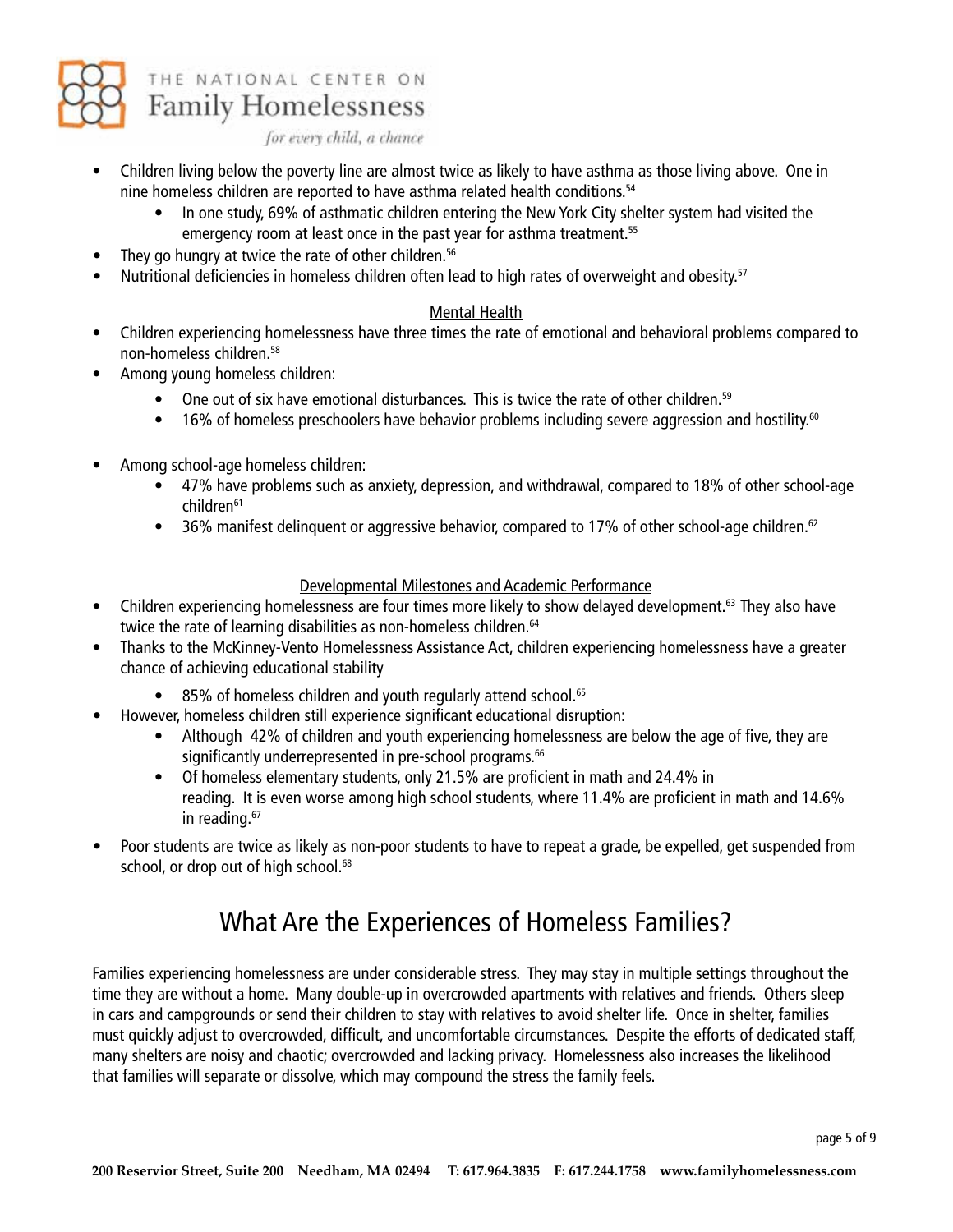

## **Family Homelessness**

for every child, a chance

- The impact of family stress during times of homelessness is not lost on children.
	- 74% worry that they will have no place to live. $69$
	- 58% worry that they will have no place to sleep.<sup>70</sup>
	- $\bullet$  87% worry that something bad will happen to their family.<sup>71</sup>
- Families who have experienced homelessness have much higher rates of family separation than other low-income families.72
	- Some separations are dictated by the shelter system. 55% of the cities surveyed by the US Conference of Mayors report that families may have to break up in order to be sheltered.<sup>73</sup>
	- Other Families separations result from the stress of the experience. Families may send their children to stay with relatives to avoid shelter life. One-fifth of homeless children are separated from their immediate family at some point.<sup>74</sup>
- There is a strong link between foster care placement and homelessness.
	- Mothers with a childhood history of foster care placement are more likely to become homeless,<sup>75</sup> and they tend to become homeless at an earlier age than those who do not have a foster care history.<sup>76</sup>
	- Homeless children are at particularly high risk for being placed in foster care.
		- 12% of homeless children have been placed in foster care, compared to 1% of other children.<sup>77</sup>
	- Homelessness is also a barrier to reunification for some families. At least 30% of children in foster care could return home if their parents had access to housing.78

## What Can I Do?

By working together, we can end family homelessness in America.

You can help by:

- • Volunteering with local community organizations working to end family homelessness.
- Supporting local, state, and national programs that help families out of poverty.
- Considering issues of poverty, affordable housing, violence prevention, and health care when determining who earns our vote in local, state, and federal elections.
- Donating to organizations such as the National Center on Family Homelessness and others that are working to end homelessness in our country.
- Educating others about the extent and causes of family homelessness and what to do about it.

## Where Can I learn More?

The National Center on Family Homelessness has extensive resources on homelessness, particularly concerning families. Visit our website to learn more: www.familyhomelessness.org. You also may want to visit the Homelessness Resource Center: www.homeless.samhsa.gov, operated by our sister organization, the Center for Social Innovation.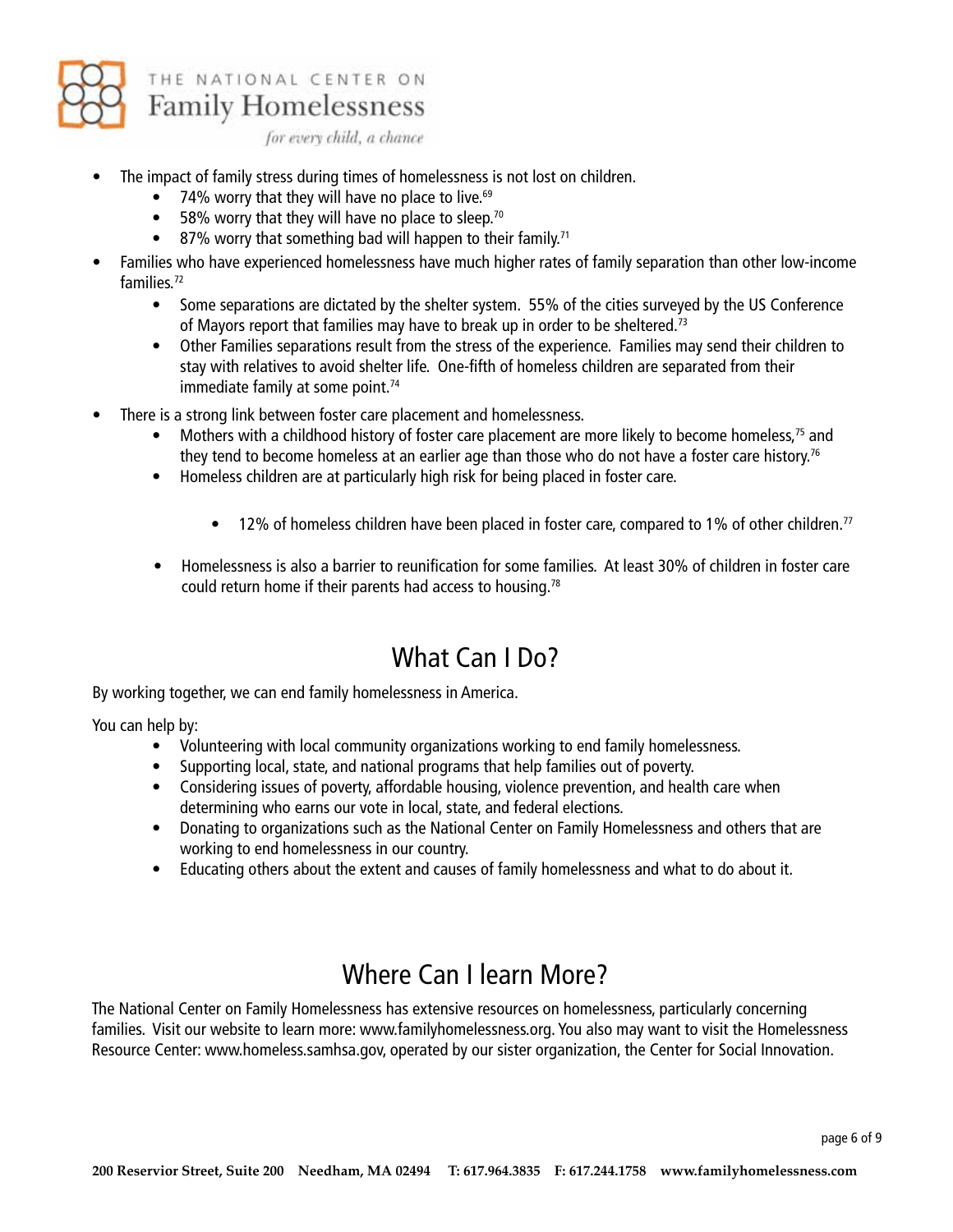

for every child, a chance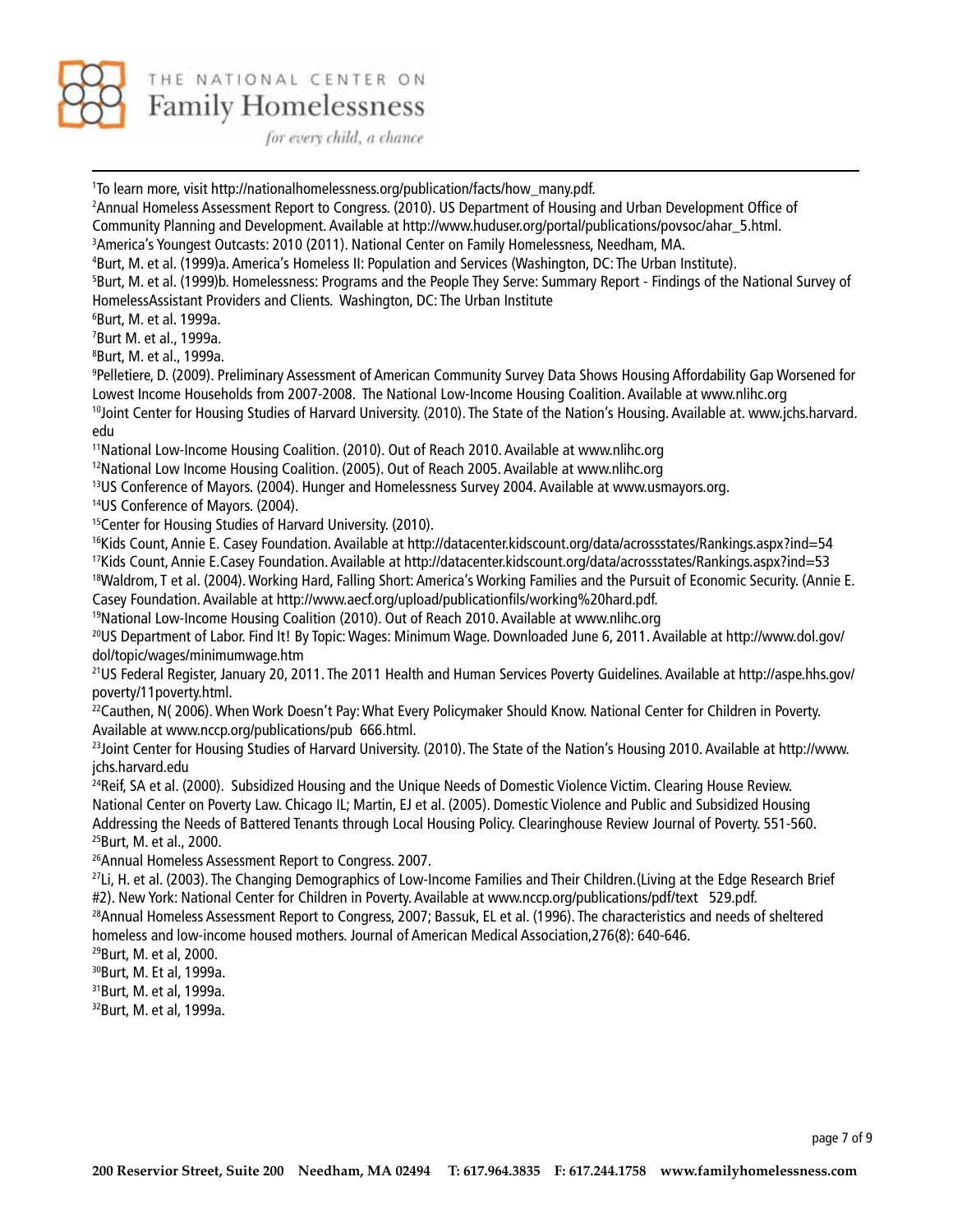

for every child, a chance

33 Bassuk, EL. et al, 1996. 34Bassuk, EL. et al, 1996 <sup>35</sup>Bassuk, EL. et al, 1996. <sup>36</sup>Bassuk, EL. et al. 1997. Homelessness in female-headed families: childhood and adult risk and protective factors. American Journal of Public Health87(2): 241-248. 37Bassuk, EL et al. (1997). <sup>38</sup>Browne et al. (1997). Intimate violence in the lives of homeless and poor housed women: Prevalence and patterns in an ethnically diverse sample. American Journal of Orthopsychiatry. 67(2): 261-278. 39Browne et al. 1997. 40Browne et al. 1997. 41Bassuk, EL et al, 1996 42Weinreb, L. et al. (2006). A Comparison of the Health and Mental Status of Homeless Mothers in Worcester, Mass: 1993-2003. American Journal of Public Health. 96(8):1444-1448. 43Bassuk EL, et al. 1996. 44Weinreb LF et al. (1998). The health characteristics and service use patterns of sheltered homeless and low-income housed mothers. Journal of General Internal Medicine. 13(1): 389-397 45Weinreb, LF et al. 1998 46Bassuk, EL et al, 1996; National Center on Family Homelessness. (1999). Homeless Children: America's New Outcasts.Newton, MA; Bassuk et al, 1997; Buckner, J et al (2004). Exposure to violence and low-income children's mental health: Directed, moderated, and mediated relations. American Journal of Orthopsychiatry 65(4): 413-423. 47Bassuk, EL, et al, 1996; National Center on Family Homelessness, 1999; Bucknell, J et al, 2004. 48Bassuk, EL, et al, 1996; National Center on Family Homelessness, 1999; Bucknell, J et al, 2004. 49Bassuk, EL, et al, 1996; National Center on Family Homelessness, 1999; Bucknell, J et al, 2004. 50Osofsky, JD. (1997). Children in a Violent Society. New York: The guilford Press; Kilpatrick et al. (1997). The Prevalence and Consequences of Childhood Victimization. National Institute of Justice Research Preview; Finkelhor, D. (1995). The Victimization of Children. American Psychologist 65(2):173-183; Vinkelhorf, D et al (1994). Vicimization of Children. American Psychologist 49(3):173-183. 51National Center on Family Homelessness, 1999. 52National Center on Family Homelessness, 1999. 53National Center on Family Homelessness, 1999. 54National Center on Family Homelessness, 2009. <sup>55</sup>Grant, R et al. (2007). Asthma among homeless children in New York City: An update. American Journal of Public Health. 97(3): 448-450 56National Center on Family Homelessness, 1999. 57Schwartrz, KB et al. (2007). High prevalence of overweight and obesity in homeless Baltimore children and their caregivers: a pilot study. Clinical Nutrition and Obesity. 9(1)48; Grant, R. et al. (2007). The health of homeless children revisted. Advances in Pediatrics. 54(173-187). 58National Child Traumatic Stress Network. (2005). Facts on Trauma and Homeless Children. Available at www.nctsnet.org/nctn assets/pdfs/promising practices/faces on trauma and homeless children.pdf. 59National Center on Family Homelessness, 2009. 60National Center on Family Homelessness, 1999. 61National Center on Family Homelessness, 1999. 62National Center on Family Homelessness, 1999. 63National Center on Family Homelessness, 1999. 64National Center on Family Homelessness, 2009. 65National Center on Family Homelessness, 1999. <sup>66</sup>US Department of Education Office of Elementary and Secondary Education, Report to the President and Congress On the Implementation of the Education for Homeless Children and Youth Program UNder the McKinney-Vento Homeless Assistance Act. 2006. Available at www.ed.gov. 67National Center on Family Homelessness, 2009.